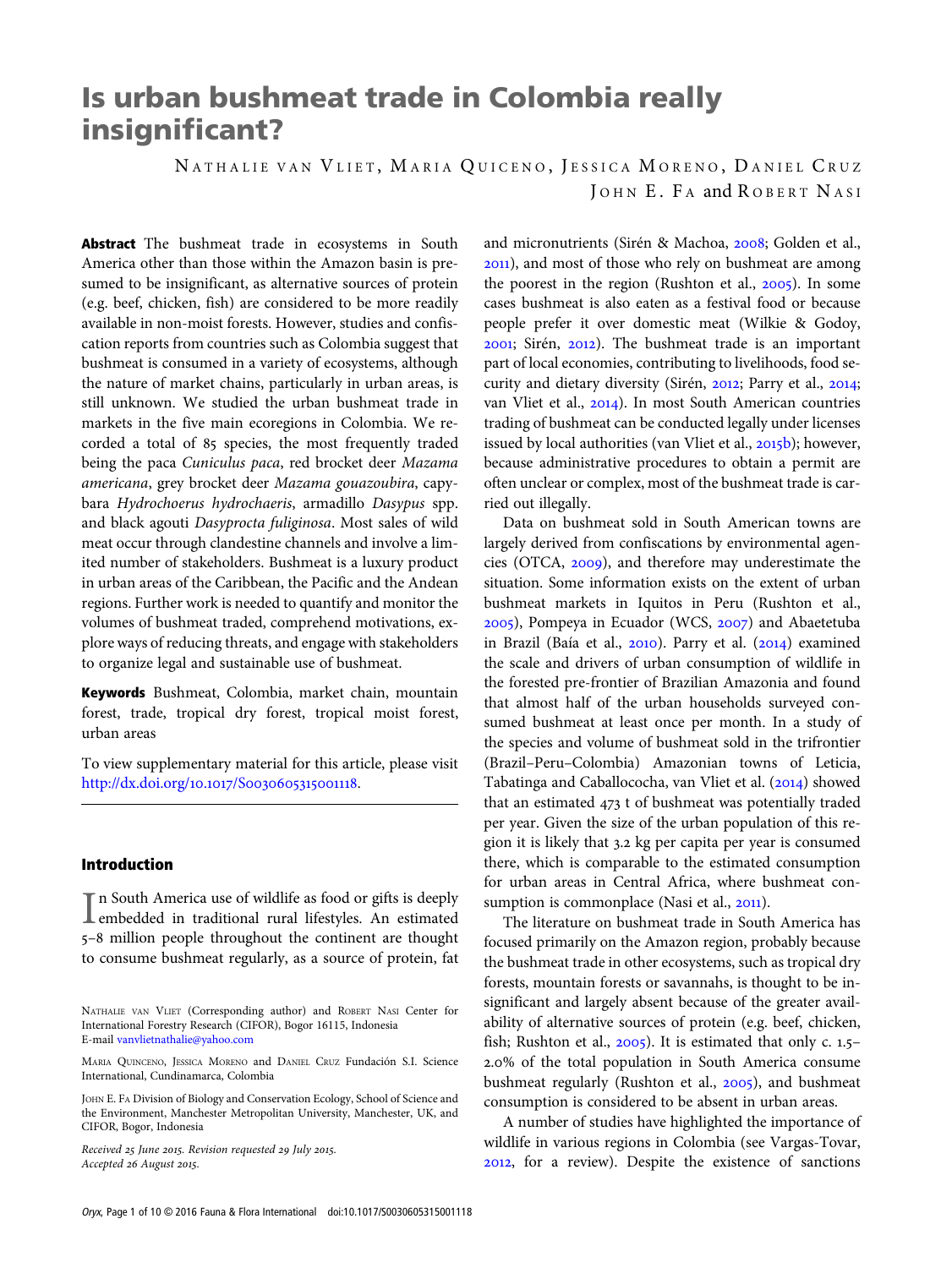(including imprisonment), commercial hunting is a regular occurrence within rural communities there; for example, an estimated 43% of animals taken by hunters in Puerto Nariño (an Amazon region on the border with Peru) were sold to consumers (Quiceno et al.,  $2014$ ). The majority of species traded were mammals (60% of reports), followed by birds  $(26%)$  and reptiles  $(14%)$ . Hunting was carried out essentially for subsistence, as a direct source of food or as a means of generating income to purchase commercially available foodstuffs and beverages, processed products, or hunting supplies. In Inírida (Colombian Amazonas bordering Venezuela)  $31-53\%$  of hunter offtake was sold (Ortega, ). In the Andes region, however, commercial hunting in Boyacá was found to be relatively insignificant (Casas-Ramírez, 2007) but sometimes rodents and birds were sold to meet shortfalls in agricultural production.

Countrywide data on bushmeat trade in Colombia are available from official sources. Data from the Department of Security indicate that as much as  $31,147$  kg of bushmeat was confiscated during 1998-2004 (Mancera & Reyes, ), and data from the Direction of Taxes and Customs show that c. 12,621 kg of capybara meat Hydrochoerus hydrochaeris was seized during 2004-2006 (Mancera & Reyes, ). These data are presumed to significantly underestimate the amounts traded, as seizures probably account for only  $1-10\%$  of the volume of wild meat commercialized (Mancera & Reyes,  $2008$ ). There is therefore a need to understand better which species are commercialized for meat, what bushmeat trade chains exist, and the trade routes and stakeholders involved, to identify ways of making bushmeat trade sustainable without threatening Colombia's biodiversity.

We investigated wild meat markets in a number of contrasting environments in Colombia, in 24 urban municipalities within the country's five main ecoregions. We aimed to document the wild species sold for meat in various parts of the country by visiting known trade establishments (markets, stalls, stores, butchers, restaurants) in the urban areas targeted. Although our approach was intended to be a rapid assessment, it enabled us to determine the extent of the bushmeat trade in this ecologically varied country.

#### Study area

Colombia is a megadiverse country, hosting almost 10% of global biodiversity (Carrizosa-Umaña, 2014). Its primary terrestrial biomes have undergone several changes: 53% of the mainland is still covered with natural forests, which host more than half of the terrestrial animals and plants and account for more than two-thirds of terrestrial net primary production (IDEAM et al.,  $2007$ ). One of the most threatened forest ecosystems is the dry forest, which covers c. 2% of its original area. The Amazon and Andean regions have the highest numbers of plant species, followed by the Pacific, the Caribbean and the Orinoquía regions (Carrizosa-Umaña, 2014). Colombia's biodiversity is not only important for the country's natural heritage and the preservation of unique species, it is also essential for guaranteeing basic conditions for the improvement of human welfare, social equality and economic development. Moreover, biodiversity and its functions and processes provide direct-use goods and services, such as food, medicines, fuel, wood and water, and indirect-use services, such as climate regulation, prevention of natural disasters, soil formation, water purification and recreation.

We sampled  $24$  small and medium-sized towns (5,000– 150,000 inhabitants) in five ecoregions ([Table](#page-2-0) 1): Caribbean, Andean, Pacific, Orinoquía and Amazon [\(Fig.](#page-3-0) ). Our intention was to target urban areas that still have a clear connection with rural processes and products, and we included a market in the capital city, Bogota, for comparison. Our study covered two of the three main biomes (tropical dry forest and tropical moist forest) and six territorial environmental systems (of the 19 described in Colombia by Carrizosa-Umaña, 2014).

Colombia has a history of conflict, and some regions pose high risks for researchers, particularly in areas where illicit drug trafficking and illegal mining are carried out (PNUD, ). Security is therefore an important criterion in identifying appropriate locations for field research. Given that we were studying an illegal activity, we were particularly careful to avoid unnecessary risks for our research team.

## Methods

The study was carried out in September 2013 in Leticia, and during November 2014-January 2015 at the other sites. We deployed three research teams, each comprising two people, who were trained to apply the methodology consistently. Each team conducted fieldwork in one or two ecoregions, spending 15-20 days at each site. We used a snowball strategy, asking the first person we contacted to provide us with names of other people in town selling bushmeat. We did this until no new contacts were referred to us. We visited a total of 528 sale points that might potentially sell bushmeat, including markets, restaurants, butcher shops, fish markets, food stalls and grocery stores ([Table](#page-4-0) 2). We used participant observation, visited sale points and source areas regularly, and conducted informal discussions (in Spanish) with stakeholders. After the first visit and at an appropriate moment, to avoid mistrust, we explained the objectives of the study to stakeholders. Some stakeholders (3% of those approached) did not want to share information but most were interested in the motives of our research and contributed with interest to the study. We spent time discussing the use of wild meat with the various stakeholders, sometimes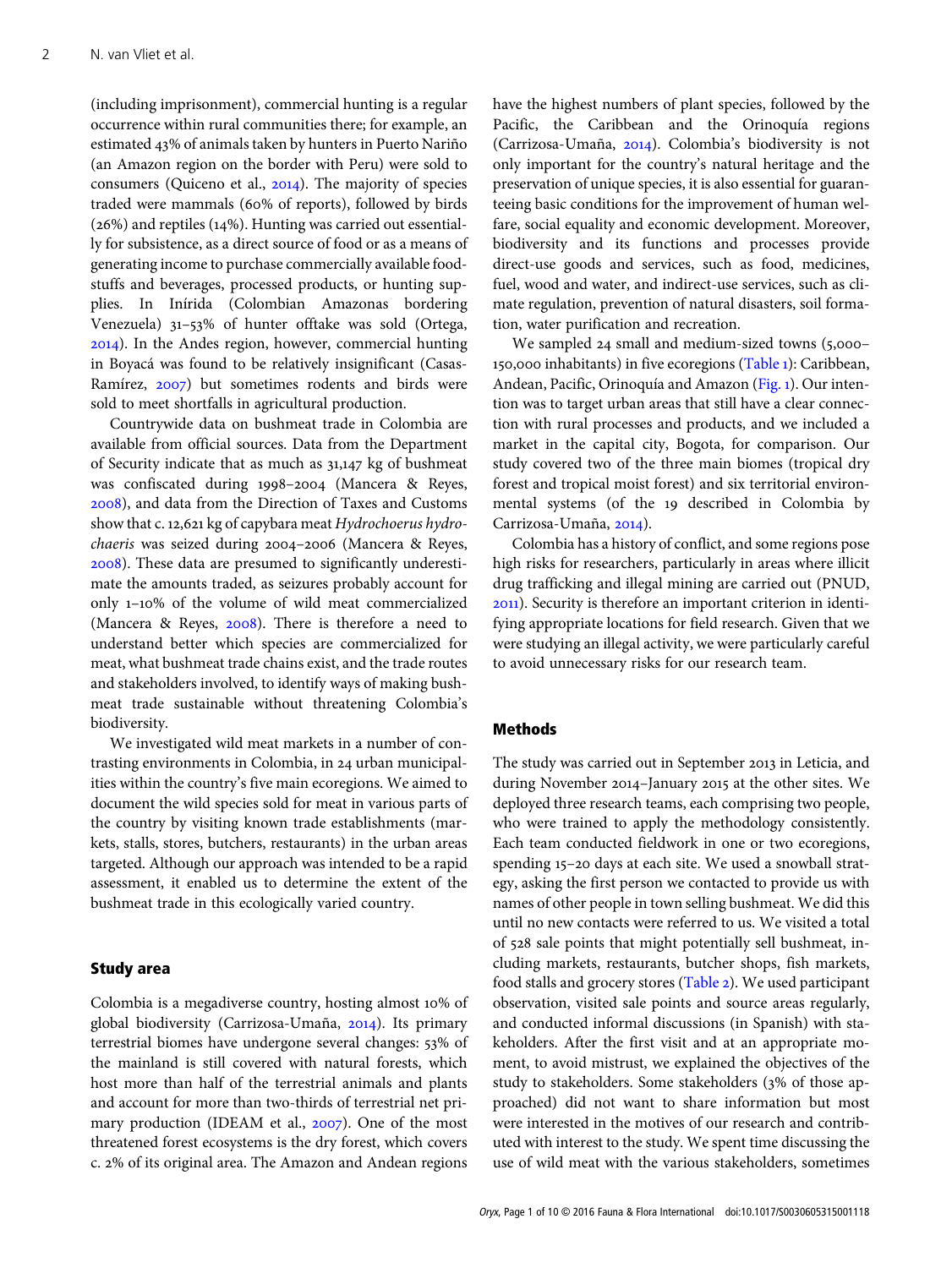| Study area       | Main biomes<br>(IDEAM et al.,<br>2007) | Territorial environ-<br>mental systems<br>(Carrizosa-Umaña,<br>2014) | River basins<br>(Salazar-Holguín, 2013) | No. of inhabitants | Area $(km^2)$ |
|------------------|----------------------------------------|----------------------------------------------------------------------|-----------------------------------------|--------------------|---------------|
| Amazonian region |                                        |                                                                      |                                         |                    |               |
| Inírida          | Tropical moist                         | The Amazon and                                                       | Orinoco basin                           | 15,676             | 17,000        |
| Leticia          | forest                                 | Orinoco forest                                                       | Amazon basin                            | 37,832             | 109.6         |
| Puerto Nariño    |                                        |                                                                      | Amazon basin                            | 6,983              | 1,800         |
| Andean region    |                                        |                                                                      |                                         |                    |               |
| Bogotá           | Tropical dry forest,                   | The Central System                                                   | Magdalena-Cauca basin                   | 6,763.33           | 1,775         |
| Salento          | tropical moist                         | The Coffee West                                                      | Magdalena-Cauca basin                   | 7,001              | 378           |
| Circasia         | forest                                 |                                                                      | Magdalena-Cauca basin                   | 26,705             | 91            |
| Calarcá          |                                        |                                                                      | Magdalena-Cauca basin                   | 75,628             | 219           |
| Montenegro       |                                        |                                                                      | Magdalena-Cauca basin                   | 38,714             | 149           |
| Orinoquia region |                                        |                                                                      |                                         |                    |               |
| Yopal            | Tropical moist                         | The piedmont plains                                                  | Orinoco basin                           | 103,754            | 2,771         |
| Villanueva       | forest                                 | and the Orinoco                                                      | Orinoco basin                           | 20,730             | 825           |
| Monterrey        |                                        | flood                                                                | Orinoco basin                           | 11,421             | 879           |
| Tauramena        |                                        |                                                                      | Orinoco basin                           | 15,699             | 2,607         |
| Aguazul          |                                        |                                                                      | Orinoco basin                           | 33,172             | 148           |
| Pore             |                                        |                                                                      | Orinoco basin                           | 7,490              | 780           |
| Paz de Ariporo   |                                        |                                                                      | Orinoco basin                           | 26,915             | 13,800        |
| Hato Corozal     |                                        |                                                                      | Orinoco basin                           | 9,618              | 5,518         |
| Caribbean region |                                        |                                                                      |                                         |                    |               |
| Aracataca        | Tropical dry forest,                   | The Sierra Nevada de                                                 | Magdalena-Cauca basin                   | 34,929             | 1,755         |
| Santa Marta      | tropical moist                         | Santa Marta and its                                                  | Magdalena-Cauca basin                   | 414,387            | 2,393         |
| Zona Bananera    | forest                                 | watershed                                                            | Magdalena-Cauca basin                   | 56,404             | 479           |
| Fundación        |                                        |                                                                      | Magdalena-Cauca basin                   | 56,107             | 931           |
| Ciénaga          |                                        |                                                                      | Caribbean basin,                        | 100,908            | 1,212         |
|                  |                                        |                                                                      | Magdalena-Cauca basin                   |                    |               |
| El Copey         |                                        |                                                                      | Magdalena-Cauca basin                   | 24,368             | 968           |
| Pacific region   |                                        |                                                                      |                                         |                    |               |
| Quibdó           | Tropical moist<br>forest               | The Pacific Coast                                                    | Caribbean basin                         | 109,121            | 3,337         |

<span id="page-2-0"></span>TABLE 1 The study areas in five ecoregions of Colombia [\(Fig.](#page-3-0) ), with the main biomes represented, territorial environmental systems, river basins, human population, and area.

sharing a meal and conversing about their favourite meals. Conversations followed an unstructured format but were guided by questions such as: Is any bushmeat sold here? Do people here like it? Where does it come from? Who brings it here? How much control is there around here? What is the price of bushmeat? Which species are sold most often? Who buys the bushmeat? With the help of the stakeholders we mapped trade routes to estimate the catchment area offering meat to the town. We asked about the list of species sold at every site we visited.

### Results

Sale points and stakeholders Bushmeat was sold in all of the municipalities we visited. All sales detected were clandestine, hidden from the general public. Trade occurred within a trusted network of customers and sellers. A total of 139 of the  $528$  sale points visited traded wild meat [\(Table](#page-4-0) 2): 10

markets, 48 restaurants, three butchers, 44 non-food stalls, food stalls, six grocery stores, and six sale points scattered within peri-urban areas. Women acted as intermediaries in the bushmeat trade, selling wild meat to complement their primary commercial activity (such as selling fish, domestic meats or groceries). Hunters sold their quarry directly to known consumers, took the meat to the local market, or disembarked it onto riverine harbours from where it was sold to urban restaurants or end consumers. Bushmeat was often kept hidden. A total of 193 hunters were known to participate in the market chain in the five ecoregions. Hunters supplying meat to towns were usually farmers of diverse origins (colonos, Afro-descendants or indigenous people) who hunted as part of a diversified economy on their own private lands or communal grounds. However, in the Pacific and Amazon regions we identified and interviewed peri-urban hunters who worked in rural (e.g. farming or timber extraction) and urban situations (e.g. transporters, carpenters) but relied on the bushmeat trade to supplement their income.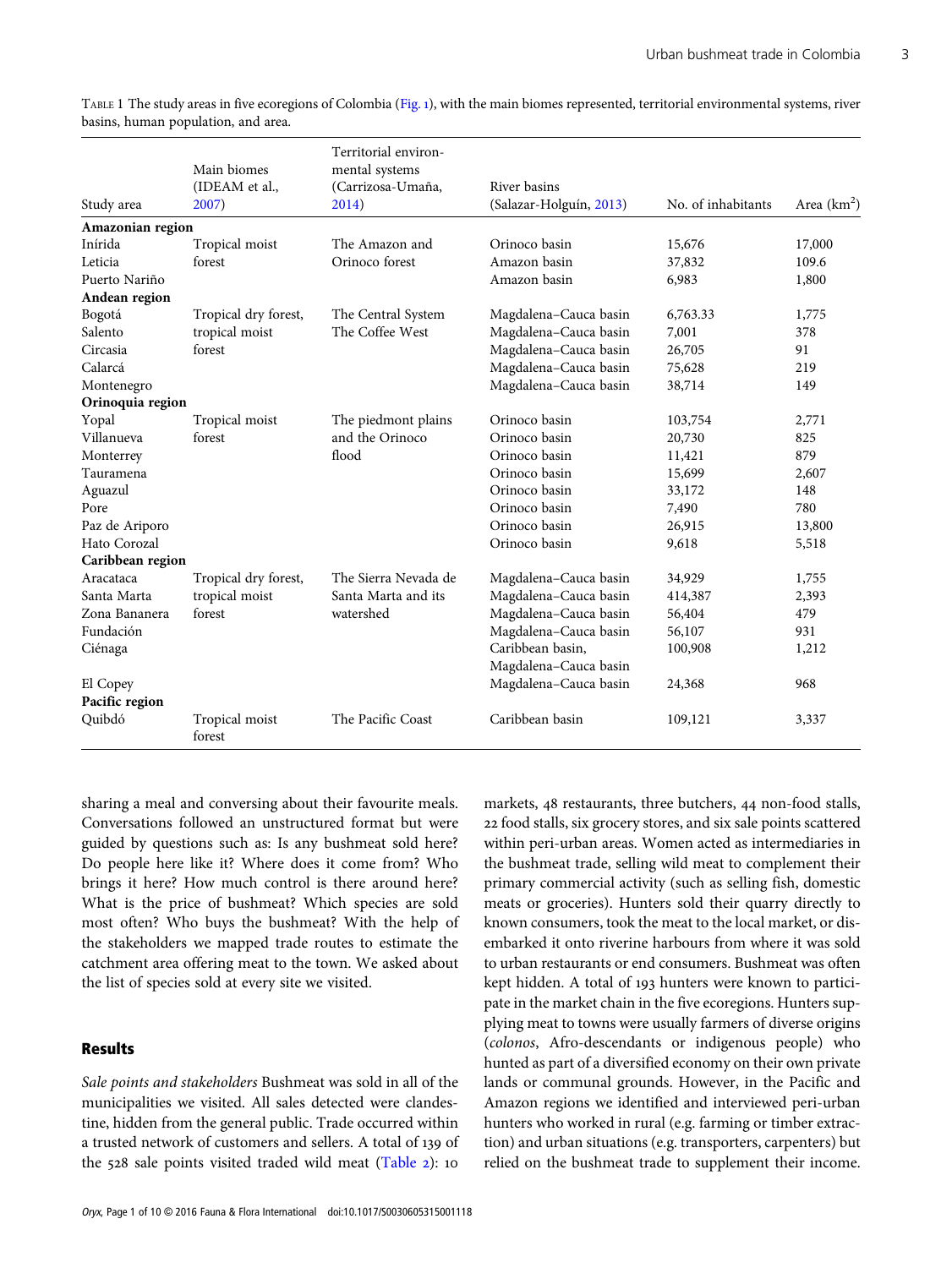<span id="page-3-0"></span>

FIG. 1 Distribution of the study sites in five ecoregions of Colombia.

For these people the sale of bushmeat was a highly lucrative activity, and some had the means to invest the equivalent of USD 1,200 in trained hunting dogs. Most hunters were men, although women and children also hunted small animals, such as rodents and birds, but only for their own consumption. The market chain is based on trust between hunters, intermediaries and consumers, who are in contact by phone or regular visits ([Fig.](#page-5-0)  $2$ ), and trading usually occurs in the early morning, before dawn. Market chains have adapted to the level of law enforcement in each region.

Traded species In total, 85 species were traded in the five ecoregions studied (Supplementary Table S1). The proportion of each species sold at various locations is shown in [Fig.](#page-6-0) 3. In the Amazon region 20 species were traded, and the most commonly traded species were the paca Cuniculus paca, grey brocket deer Mazama gouazoubira, red brocket deer Mazama americana, lowland tapir Tapirus terrestris and white-lipped peccary Tayassu pecari. In the Andean region 19 species were traded, most commonly the capybara, armadillo, pacarana Dinomys branickii, rabbit Sylvilagus brasiliensis and black agouti Dasyprocta fuliginosa. In Bogota, capybara, paca, armadillo, wild duck and pigeon were the most frequently traded species. In the Orinoquía region there was a distinct preference for capybara (dried or fresh); other commonly traded species included armadillo, paca and white-tailed deer Odocoileus virginianus. In the Caribbean region 14 species were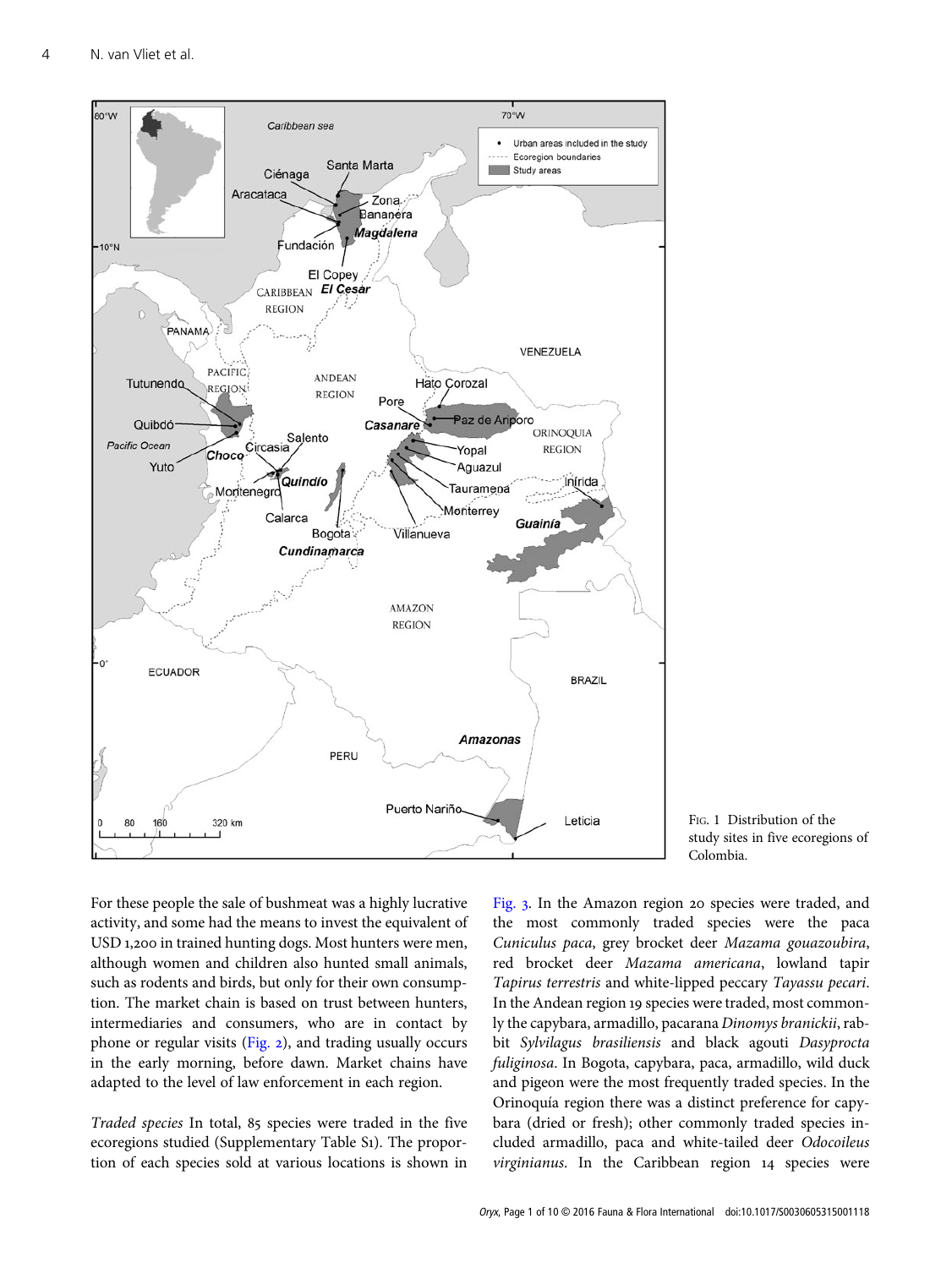|                  |              | $\mathbf{r}$ |                 |                |             |         |                                               |
|------------------|--------------|--------------|-----------------|----------------|-------------|---------|-----------------------------------------------|
| Municipality     | Market place | Restaurants  | <b>Butchers</b> | Street sellers | Food stalls | Grocery | Indigenous communities<br>& rural settlements |
| Amazonian region |              |              |                 |                |             |         |                                               |
| Inírida          | 1(0)         | 12(4)        | 9(0)            | 0(0)           | 14(3)       | 1(0)    | 0(0)                                          |
| Leticia          | 1(1)         | 16(13)       | 0(0)            | 0(0)           | 14(14)      | 0(0)    | 0(0)                                          |
| Puerto Nariño    | 1(1)         | 9(9)         | 0(0)            | 0(0)           | 12(0)       | 0(0)    | 0(0)                                          |
| Andean region    |              |              |                 |                |             |         |                                               |
| Bogotá           | 13(2)        | 2(0)         | 0(0)            | 6(4)           | 0(0)        | 0(0)    | 0(0)                                          |
| Salento          | 0(0)         | 7(0)         | 0(0)            | 0(0)           | 0(0)        | 0(0)    | 0(0)                                          |
| Circasia         | 1(0)         | 6(1)         | 187(0)          | 0(0)           | 0(0)        | 0(0)    | 0(0)                                          |
| Calarcá          | 1(0)         | 8(0)         | 1(0)            | 0(0)           | 0(0)        | 0(0)    | 0(0)                                          |
| Montenegro       | 1(0)         | 3(0)         | 4(0)            | 0(0)           | 0(0)        | 0(0)    | 0(0)                                          |
| Orinoquia region |              |              |                 |                |             |         |                                               |
| Yopal            | 1(1)         | 75(1)        | 1(1)            | 0(0)           | 0(0)        | 1(1)    | 0(0)                                          |
| Villanueva       | 1(0)         | 15(1)        | 1(1)            | 0(0)           | 0(0)        | 0(0)    | 0(0)                                          |
| Monterrey        | 1(0)         | 15(2)        | 1(1)            | 0(0)           | 0(0)        | 0(0)    | 0(0)                                          |
| Tauramena        | 0(0)         | 10(0)        | 2(0)            | 0(0)           | 0(0)        | 0(0)    | 0(0)                                          |
| Aguazul          | 1(0)         | 16(0)        | 0(0)            | 0(0)           | 0(0)        | 1(1)    | 0(0)                                          |
| Pore             | 1(0)         | 11(0)        | 0(0)            | 0(0)           | 0(0)        | 1(1)    | 0(0)                                          |
| Paz de Ariporo   | 1(1)         | 35(1)        | 0(0)            | 0(0)           | 0(0)        | 0(0)    | 0(0)                                          |
| Hato Corozal     | 0(0)         | 6(0)         | 0(0)            | 0(0)           | 0(0)        | 0(0)    | 0(0)                                          |
| Caribbean region |              |              |                 |                |             |         |                                               |
| Aracataca        | 1(1)         | 0(0)         | 0(0)            | 0(0)           | 0(0)        | 0(0)    | 1(1)                                          |
| Santa Marta      | 1(1)         | 0(0)         | 0(0)            | 0(0)           | 12(0)       | 0(0)    | 0(0)                                          |
| Zona Bananera    | 0(0)         | 7(1)         | 0(0)            | 0(0)           | 0(0)        | 2(0)    | 0(0)                                          |
| Fundación        | 2(0)         | 7(5)         | 8(0)            | 0(0)           | 15(3)       | 4(3)    | 2(2)                                          |
| Ciénaga          | 1(0)         | 2(1)         | 0(0)            | 0(0)           | 0(0)        | 1(0)    | 0(0)                                          |
| El Copey         | 1(1)         | 8(2)         | 0(0)            | 0(0)           | 0(0)        | 0(0)    | 0(0)                                          |
| Algarrobo        | 0(0)         | 3(0)         | 0(0)            | 0(0)           | 0(0)        | 0(0)    | 0(0)                                          |
| Pacific region   |              |              |                 |                |             |         |                                               |
| Quibdó           | 3(1)         | 22(7)        | 19(0)           | 40(40)         | 2(2)        | 0(0)    | 11(8)                                         |
| Total            | 34(10)       | 295(48)      | 64(3)           | 46(44)         | 69(22)      | 11(6)   | 14(11)                                        |
|                  |              |              |                 |                |             |         |                                               |

<span id="page-4-0"></span>TABLE <sup>2</sup> Places where bushmeat was sold in the urban and peri-urban areas visited, with number of places visited (and number of these with bushmeat on sale).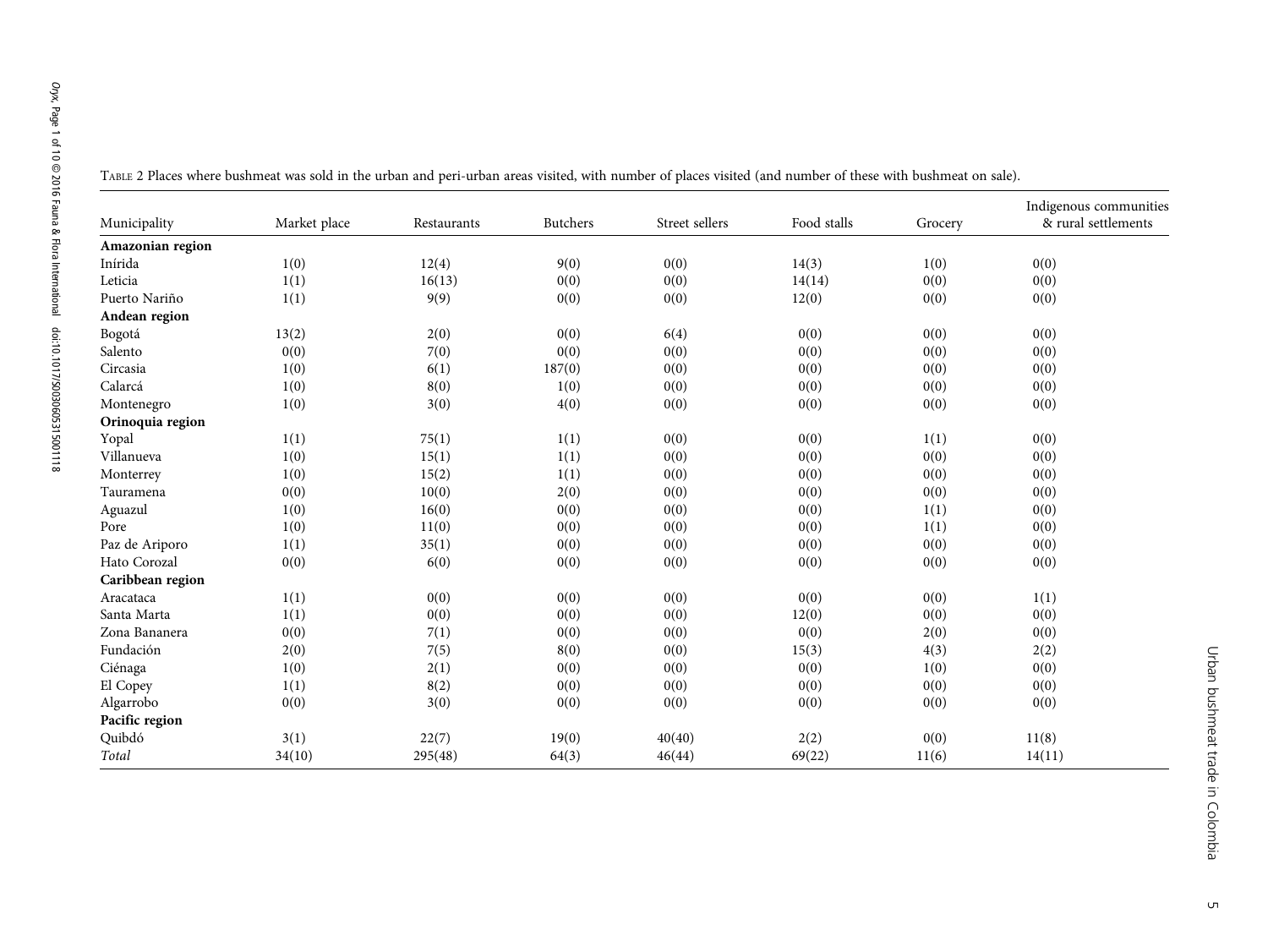<span id="page-5-0"></span>



reportedly traded, mainly paca, deer (red and grey brocket), black agouti and armadillo. In the Pacific region 28 species were traded, the most common being paca, followed by black agouti, armadillo, red and grey brocket deer, caiman and river turtles.

Trade routes In all regions except Bogota we observed short trade routes from rural areas to nearby towns. The distance between a town and its most remote source area was rarely  $>$  150 km (c. 80 km in the Caribbean, usually  $<$  90 km in the Amazon, and 100-150 km in the Orinoquía and Pacific regions). We observed no established longer routes towards

the capital or to other countries, except for transboundary trade in the case of Leticia. Bogota is a special case, as bushmeat enters the city from remote places (from the Caribbean, Andean, Orinoquía or Amazon regions) but in small quantities and on a sporadic basis. Bushmeat is transported to the main urban centres via rivers and peri-urban and urban roads, using a variety of transport, including boats, motorcycles, bicycles, cars, public buses, mules and trucks.

Prices Bushmeat was the most expensive meat available in towns in the Caribbean, Pacific and Andean regions. In the Amazon, bushmeat was cheaper than beef but more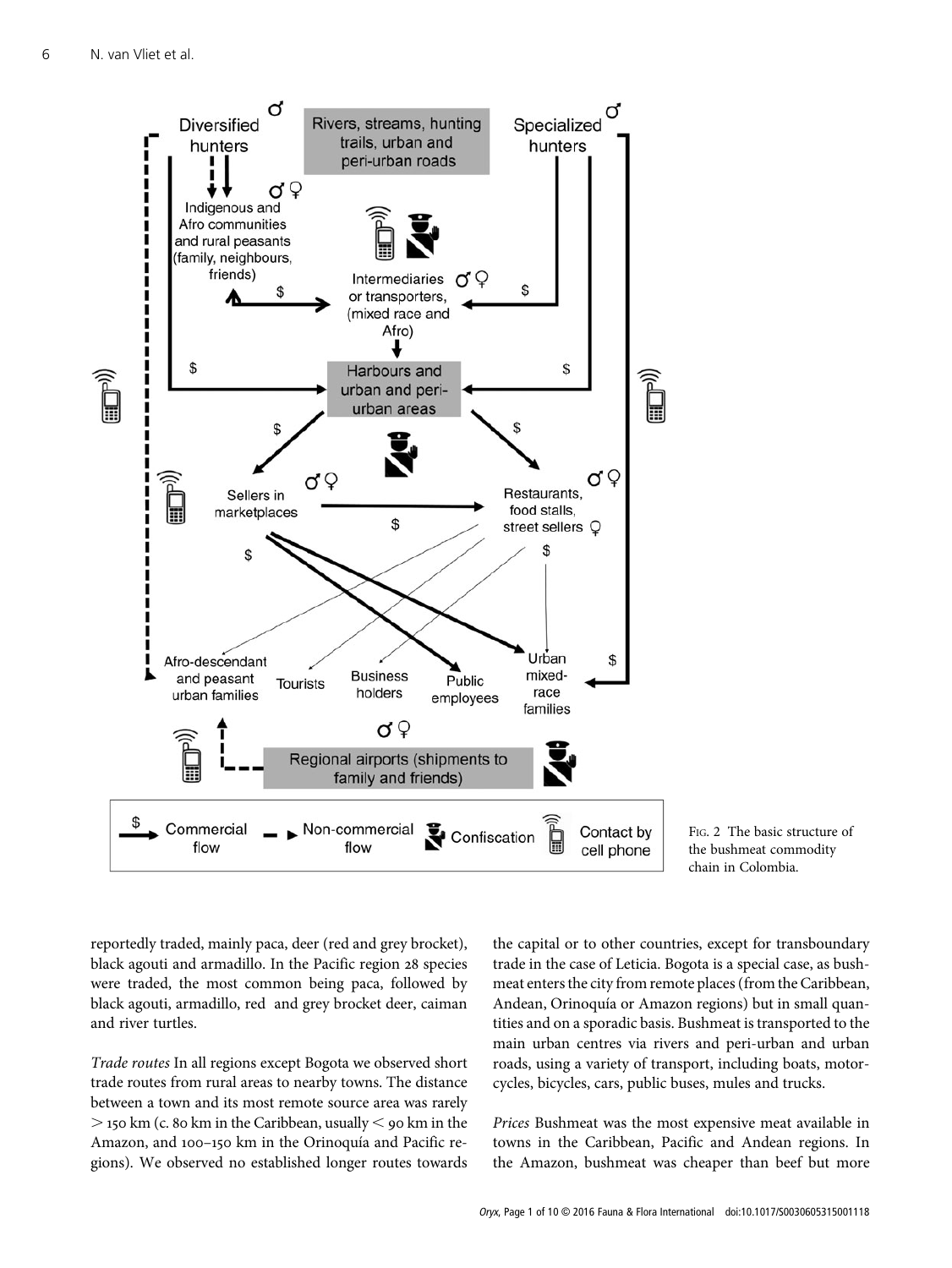<span id="page-6-0"></span>

FIG. 3 Proportions of various species sold as bushmeat at six study sites within five ecoregions in Colombia ([Fig.](#page-3-0) 1).

TABLE 3 Prices of bushmeat and other sources of animal protein (USD kg<sup>-1</sup>) in five ecoregions of Colombia ([Fig.](#page-3-0) 1).

| Region    | Fresh bushmeat |            |               | Fresh goat |            |                 |
|-----------|----------------|------------|---------------|------------|------------|-----------------|
|           |                | Fresh beef | Fresh chicken | meat       | Fresh fish | Canned sardines |
| Amazonian | 4.80           | 5.33       | 1.78          |            | 3.16       | 1.38            |
| Andean    | 8.68           | 5.53       | 2.79          |            | 3.48       |                 |
| Orinoquia | 4.93           | 3.91       | 3.48          |            | 6.08       |                 |
| Caribbean | 7.13           | 3.75       | 1.78          | 3.95       | 1.58       |                 |
| Pacific   | 10.40          | 4.74       | 2.61          |            | 5.07       |                 |

expensive than most fish, chicken and canned meats. In the Orinoquía region bushmeat was less expensive than fish but more expensive than beef (Table 3). According to stakeholders' perceptions, prices depend on the availability of the resource, the intensity of law enforcement and the purchasing power of consumers. In rural and peri-urban areas around the study sites bushmeat was considered a cheap option as individuals hunted for their own consumption and occasional sale. However, in urban areas bushmeat is considered a luxury for which customers are willing to pay a premium price because of its special taste or as an alternative to beef, pork and chicken. In the Amazon, for example, beef costs USD 5  $kg^{-1}$ , industrial chicken USD 2.5  $kg^{-1}$ , and fresh bushmeat USD 4  $kg^{-1}$  on average; in contrast, in the Andean

and Pacific regions beef costs USD  $4.7 \text{ kg}^{-1}$  on average and fresh paca meat can retail for as much as USD  $11.8 \text{ kg}^{-1}$ .

## **Discussion**

We found evidence of bushmeat trade in towns in a range of ecoregions in Colombia. Despite regulations and law enforcement efforts bushmeat continues to be traded illegally by means of well-established, clandestine routes. This finding contrasts with the suggestion by Rushton et al.  $(2005)$ that bushmeat may no longer be consumed in urban areas in Latin America because of the availability of other cheaper sources of protein. Unlike bushmeat markets in Central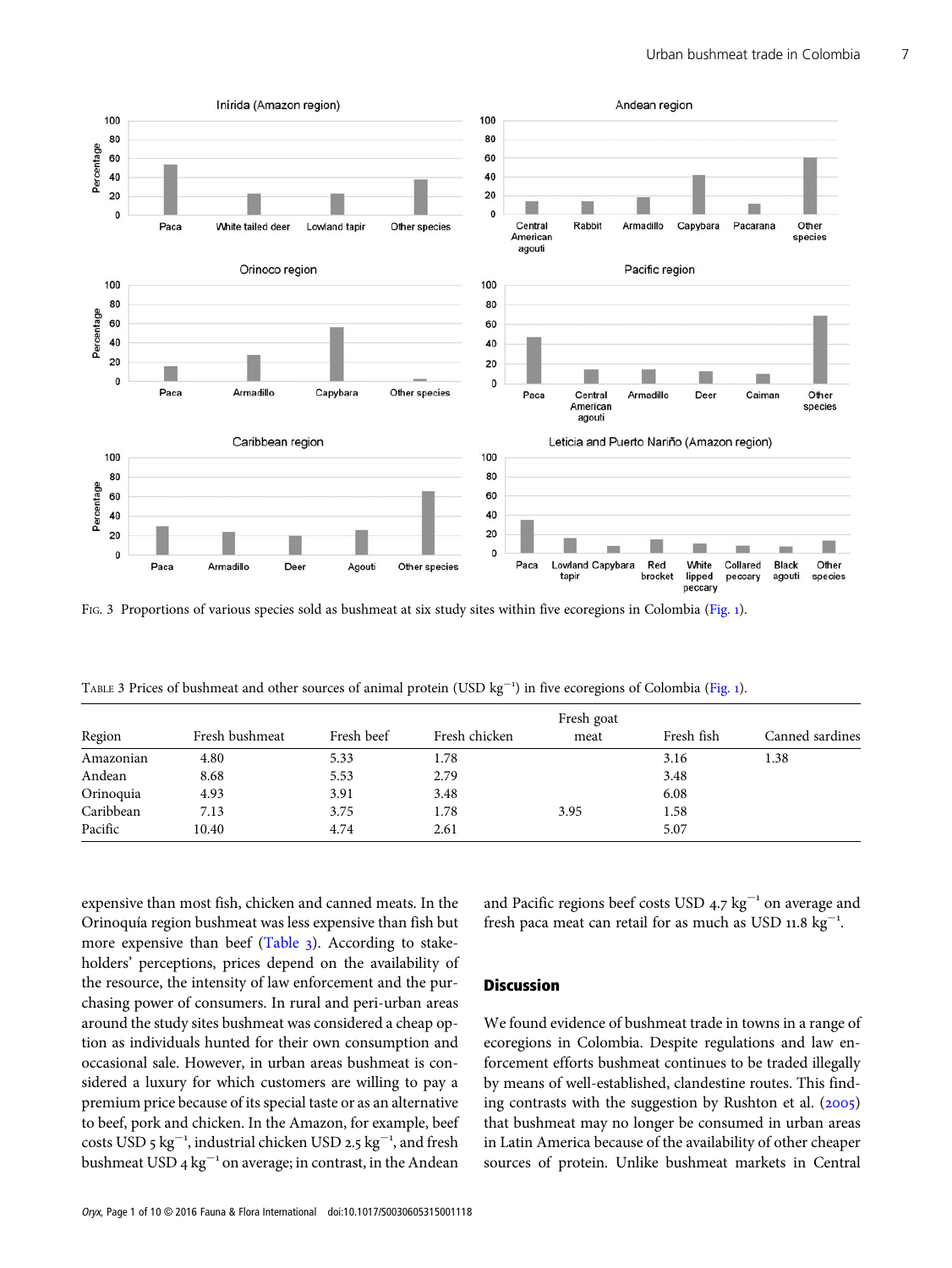Africa (Starkey, 2004; Fa et al., 2006; Nasi et al., 2011; Dupain et al., 2012; van Vliet et al., 2014) or some markets in the Brazilian Amazon (Baía et al., 2010; Parry et al., 2014; van Vliet et al., 2015a) where bushmeat is sold openly, the trade in Colombia occurs clandestinely, although the stakeholders involved in the trade and the structure of the trade chain have similar characteristics to those observed in most Central and West African markets (Cowlishaw et al., 2005). In Colombia, as in Central and West Africa, the main stakeholders in the trade chain are farmer hunters, commercial hunters, wholesalers, market traders and food stall operators. However, there are some differences: (1) In Colombia both men and women are involved in the trade, whereas in West and Central Africa the trade is conducted mainly by women. (2) In Colombia all traders have another primary occupation (they sell other food products, groceries or clothes, or have another source of income) and sell bushmeat to supplement their income. In Central and West Africa, market and food stall traders commonly specialize in bushmeat trade. (3) Most bushmeat is sold fresh or frozen in Colombia, whereas in West and Central African markets (except in Gabon) and in Brazil (van Vliet et al.,  $2015a$ ) bushmeat is most often sold smoked (Cowlishaw et al.,  $2005$ ; van Vliet et al.,  $2014$ ). (4) The number of stakeholders involved in the trade in Colombia is limited compared with Central Africa, and the trade occurs within a network of known consumers and a limited number of providers. In Leticia, for example, only two traders sell wild meat in the local market (van Vliet et al., 2015a), compared with a town such as Koulamoutou (Gabon), with a similar population size, which may have c. 13 traders operating in the market (Starkey,  $2004$ ). (5) In Bogota it is possible to find bushmeat but there is no organized regular market chain supplying the city, as observed in many cities in Central Africa. The trade remains concentrated in medium-sized towns close to source areas.

At our study sites, hunters come from rural or peri-urban areas and sell bushmeat as part of a diversified economy. Farmer hunters hunt for subsistence on private or community land, where they also practise agriculture and sell their surplus to known consumers or to wholesalers. Peri-urban hunters hunt mainly for commercial purposes but hunting is not their primary occupation. They often combine hunting and other rural livelihood activities (e.g. timber extraction) with small urban businesses or salaried jobs, as also observed in Brazil (van Vliet et al., 2015a). In urban areas in the Caribbean, Pacific and Andean regions, bushmeat is the most expensive type of meat available and the trade is lucrative, giving peri-urban hunters the means to invest in hunting for commercial purposes. As observed in some urban areas of Africa (Wilkie et al., 2005; Fa et al., 2006; Kümpel et al., 2007; Brashares et al., 2011; van Vliet & Mbazza, 2011; Bachand et al., 2015; but also see some exceptions, e.g. van Vliet et al.,  $2014$ ), bushmeat is a luxury for wealthy families and is consumed despite being among the most expensive meats, whereas the opposite is true in more remote areas, where bushmeat continues to be among the cheapest available source of protein, provided there is a hunter in the family. In areas where bushmeat is less common (e.g. the Andean region) it can cost three times more than beef. As urban markets grow and rural areas are increasingly connected to them, it is possible that less bushmeat is kept for individual consumption and more is sold to the urban luxury market, which has implications for rural food security, as observed in Madagascar (Golden et al.,  $2011$ ). In Brazil also, Parry et al.  $(2014)$  found evidence of a long-term transition from bushmeat as an economical source of protein for the poor to a luxury food for the wealthy.

The majority of species traded in Colombia are categorized as Least Concern on the IUCN Red List, and paca, black agouti, red and grey brocket deer, capybara and caiman are not categorized as threatened on Colombia's national Red List (IAvH,  $2015$ ). However, the white-lipped peccary is categorized as Vulnerable, the giant armadillo as Endangered, and the lowland tapir and white-tailed deer as Critically Endangered on the national Red List. Most of the markets in our study are therefore far from a post-depletion sustainability situation such as that observed in the Takoradi market in Ghana (Cowlishaw et al.,  $2005$ ), where only the more resilient species persist. For all our study sites, the trade of threatened species therefore warrants closer attention.

Bushmeat trade routes in Colombia are relatively short  $(\leq$  150 km) and do not imply inter-regional or international trade (except for transboundary trade across border rivers in the Amazon). This is important for two reasons:  $(i)$  The possibility that the trade in bushmeat and the handling of fresh meat could contribute to the emergence of zoonotic pandemics, as observed in Africa, is limited. (2) The bushmeat trade involves a limited number of stakeholders operating in a small geographical area, which facilitates the development of programmes to target all levels of the trade (consumers, traders and hunters), with strategies that can be adapted to each of these levels, combining sensitization, legal sustainable trade, enforcement strategies and monitoring.

#### Acknowledgements

We thank all the stakeholders who agreed to participate in this research. We are grateful to the Instituto de Investigaciones Ambientales del Pacífico, the Instituto Alexander von Humboldt and Fundación Omacha for their support. This work was funded by USAID and UKAID through the Bushmeat Research Initiative of the Center for International Forestry Research.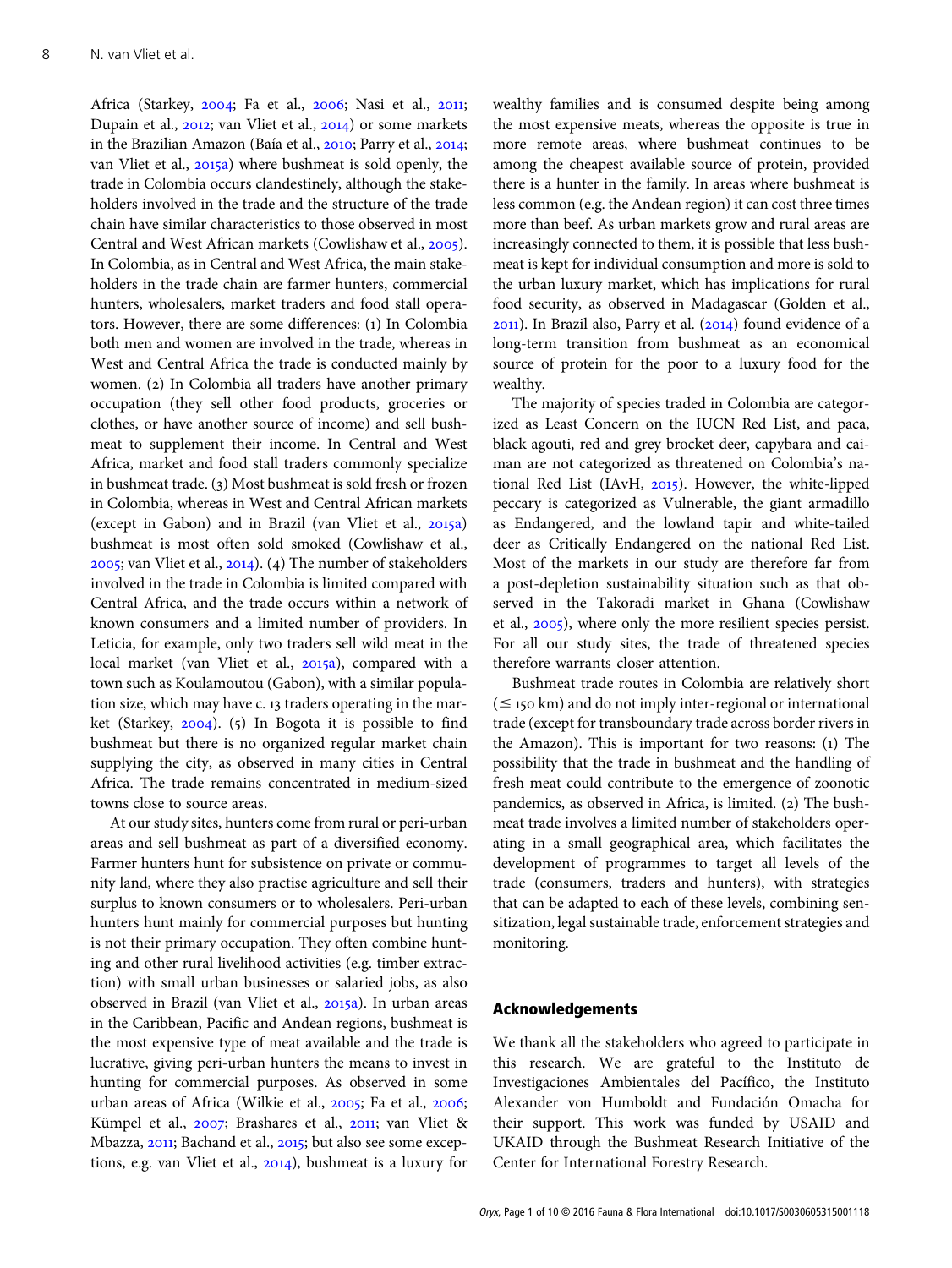#### <span id="page-8-0"></span>References

- BACHAND, N., ARSENAULT, J. & RAVEL, A. (2015) Urban household meat consumption patterns in Gabon, central Africa, with a focus on bushmeat. Human Dimensions of Wildlife: An International Journal, 20, 147-158.
- BAÍA, JR, P.C., GUIMARÃES, D.A. & LE PENDU, Y. (2010) Non-legalized commerce in game meat in the Brazilian Amazon: a case study. Revista de Biología Tropical, 58, 1079-1088.
- BRASHARES, J.S., GOLDEN, C.D., WEINBAUM, K.Z., BARRETT, C.B. & OKELLO, G.V. (2011) Economic and geographic drivers of wildlife consumption in rural Africa. Proceedings of the National Academy of Sciences of the United States of America, 108, 13931-13936.
- CARRIZOSA-UMAÑA, J. (2014) Colombia Compleja. Jardín Botánico de Bogotá José Celestino Mutis. Instituto de Investigación de Recursos Biológicos Alexander von Humboldt, Bogotá, Colombia.
- CASAS-RAMÍREZ, R.A. (2007) Patrones de Uso de la Fauna Silvestre por Parte de la Población Asentada en las Veredas Alejandría, Cardozo y la Libertad (San Eduardo, Boyacá, Colombia). Facultad de Ciencias, Escuela de Biología, Universidad Pedagógica y Tecnológica de Colombia, Tunja, Boyacá, Colombia.
- COWLISHAW, G., MENDELSON, S. & ROWCLIFFE, J.M. (2005) Structure and operation of a bushmeat commodity chain in southwestern Ghana. Conservation Biology, 19, 139-149.
- DUPAIN, J., NACKONEY, J., VARGAS , J.M., JOHNSON, P.J., FARFÁN, M.A., BOFASO, M. & FA, J.E. (2012) Bushmeat characteristics vary with catchment conditions in a Congo market. Biological Conservation,  $146, 32 - 40$ .
- FA, J.E., SEYMOUR, S., DUPAIN, J., AMIN, R., ALBRECHTSEN, L. & MACDONALD, D.W. (2006) Getting to grips with the magnitude of exploitation: bushmeat in the Cross–Sanaga rivers region, Nigeria and Cameroon. Biological Conservation, 129, 497-510.
- GOLDEN, C.D., FERNALD, L.C.H., BRASHARES , J.S., RASOLOFONIAINA, B.J.R. & KREMEN, C. (2011) Benefits of wildlife consumption to child nutrition in a biodiversity hotspot. Proceedings of the National Academy of Sciences of the United States of America, 108, 19653-19656.
- IAVH (INSTITUTO ALEXANDER VON HUMBOLDT) (2015) SIB-Sistema de Información Sobre Biodiversidad de Colombia. [Http://](http://www.sibcolombia.net/web/sib/acerca-del-sib) [www.sibcolombia.net/web/sib/acerca-del-sib](http://www.sibcolombia.net/web/sib/acerca-del-sib) [accessed March 2015].
- IDEAM, IGAC, IAVH, INVEMAR, I. SINCHI & IIAP (2007) Ecosistemas Continentales, Costeros y Marinos de Colombia. Instituto de Hidrología, Meteorología y Estudios Ambientales, Instituto Geográfico Agustín Codazzi, Instituto de Investigación de Recursos Biológicos Alexander von Humboldt, Instituto de Investigaciones Ambientales del Pacífico Jhon von Neumann, Instituto de Investigaciones Marinas y Costeras José Benito Vives De Andréis e Instituto Amazónico de Investigaciones Científicas Sinchi, Bogotá, Colombia.
- KÜMPEL, N.F., EAST, T., KEYLOCK, N., ROWCLIFFE, J.M., COWLISHAW, G. & MILNER-GULLAND, E.J. (2007) Determinants of bushmeat consumption and trade in continental Equatorial Guinea: an urban–rural comparison. In Bushmeat and Livelihoods: Wildlife Management and Poverty Reduction (eds G. Davies & D. Brown), pp. 73-91. Blackwell Publishing, Oxford, UK.
- MANCERA, N. & REYES, O. (2008) Comercio de fauna silvestre en Colombia. Revista Facultad de Agronomía de la Universidad Nacional Medellín, 61, 4618-4645.
- NASI, R., TABER, A. & VAN VLIET, N. (2011) Empty forests, empty stomachs? Bushmeat and livelihoods in the Congo and Amazon Basins. International Forestry Review, 13, 355-368.
- ORTEGA, M.C.R. (2014) Ecological sustainability of mammal hunting in Inírida region, Colombian Amazon. MSc thesis. Universidad Nacional de Colombia, Bogotá, Colombia.
- OTCA (ORGANIZACIÓN DEL TRATADO DE COOPERACIÓN AMAZÓNICA) (2009) Monitoreo y control del tráfico de fauna y flora en la Amazonia. Primer informe de avance. Proyecto ATN/ OC-9251-RG. OTCA, Brasilia, Brazil.
- PARRY, L., BARLOW, J. & PEREIRA, H. (2014) Wildlife harvest and consumption in Amazonia's urbanized wilderness. Conservation Letters, 7, 565-574.
- PNUD (PROGRAMA DE LAS NACIONES UNIDAS PARA EL DESARROLLO) (2011) El Campesinado: Reconocimiento para Construir País. Cuaderno del Informe Nacional de Desarrollo Humano, Bogotá, Colombia.
- QUICENO, M.P., CRUZ-ANTIA, D., MORENO, J. & VAN VLIET, N. () Descripción de la cacería y consumo de carne de monte en el río Loretoyacu y el lago Tarapoto, Puerto Nariño—Amazonas, Colombia. In Los Humedales de Tarapoto Aportes al Conocimiento sobre su Biodiversidad y Uso (eds F. Trujillo & S. Duque), pp. 294-. Fundación Omacha, Bogotá, Colombia.
- RUSHTON, J., VISCARRA, R., VISCARRA, C., BASSET, F., BAPTISTA, R. & BROWN, D. (2005) How Important is Bushmeat Consumption in South America: Now and in the Future? Overseas Development Institute, London, UK.
- SALAZAR-HOLGUÍN, F. (2013) Zonificación Hidrográfica Preliminar de Colombia. Instituto de Hidrología, Meteorología y Estudios Ambientales (IDEAM), Bogotá, Colombia. [Http://www.arcgis.com/](http://www.arcgis.com/home/item.html?id=103b63dcc9f448acbd63f22b728b1a02) [home/item.html?id=](http://www.arcgis.com/home/item.html?id=103b63dcc9f448acbd63f22b728b1a02)103b63dcc9f448acbd63f22b728b1a02 [accessed March 2015].
- SIRÉN, A.H. (2012) Festival hunting by the Kichwa people in the Ecuadorean Amazon. Journal of Ethnobiology, 32, 30-50.
- SIRÉN, A. & MACHOA, J. (2008) Fish, wildlife, and human nutrition in tropical forests: a fat gap? Interciencia, 33, 186-193.
- STARKEY, M.P. (2004) Commerce and subsistence: the hunting, sale and consumption of bushmeat in Gabon. PhD thesis. University of Cambridge, Cambridge, UK.
- VAN VLIET, N., CRUZ, D., QUICENO-MESA, M.P., NEVES DE AQUINO, L.J., MORENO, J., RIBEIRO, R. & FA, J.E. (2015a) Ride, shoot, and call: wildlife use among contemporary urban hunters in Três Fronteiras, Brazilian Amazon. Ecology and Society, 20, 8.
- VAN VLIET, N., GOMEZ, J., QUICENO-MESA, M.P., ESCOBAR, J.F., ANDRADE, G. & NASI, R. (2015b) Sustainable wildlife management and legal commercial use of bushmeat in Colombia: the resource remains at the crossroads. International Forestry Review, 17, 438-447.
- VAN VLIET, N. & MBAZZA, P. (2011) Recognizing the multiple reasons for bushmeat consumption in urban areas: a necessary step toward the sustainable use of wildlife for food in Central Africa. Human Dimensions of Wildlife, 16, 45-54.
- VAN VLIET, N., QUICENO-MESA, M.P., CRUZ-ANTIA, D., NEVES DE AQUINO, L.J., MORENO, J. & NASI, R. (2014) The uncovered volumes of bushmeat commercialized in the Amazonian trifrontier between Colombia, Peru & Brazil. Ethnobiology and Conservation, 3, [http://dx.doi.org/](http://dx.doi.org/10.15451/ec2014-11-3.7-1-11)10.15451/ec2014-11-3.7-1-11.
- VARGAS-TOVAR, N. (2012) Carne de monte y seguridad alimentaria: consumo, valor nutricional, relaciones sociales y bienestar humano en Colombia. In Carne de Monte y Seguridad Alimentaria: Bases Técnicas para una Gestión Integral en Colombia (ed. S. Restrepo), pp. 65-87. Instituto de Investigación de Recursos Biológicos Alexander von Humboldt, Bogotá, Colombia.
- WCS (WILDLIFE CONSERVATION SOCIETY) (2007) El Tráfico de Carne Silvestre en el Parque Nacional Yasuní: Caracterización de un Mercado Creciente en la Amazonía Norte del Ecuador. Programa Ecuador Boletín No. 2. WCS, Quito, Ecuador. [Http:/](http://s3.amazonaws.com/WCSResources/file_20110823_035823_ecu_pub_ProgramaEcuadorBoletin2_2007_oAuB.pdf)/s3[.amazonaws.](http://s3.amazonaws.com/WCSResources/file_20110823_035823_ecu_pub_ProgramaEcuadorBoletin2_2007_oAuB.pdf) [com/WCSResources/file\\_](http://s3.amazonaws.com/WCSResources/file_20110823_035823_ecu_pub_ProgramaEcuadorBoletin2_2007_oAuB.pdf)20110823\_035823\_ecu\_pub\_Programa [EcuadorBoletin](http://s3.amazonaws.com/WCSResources/file_20110823_035823_ecu_pub_ProgramaEcuadorBoletin2_2007_oAuB.pdf)2\_2007\_0AuB.pdf [accessed July 2014].